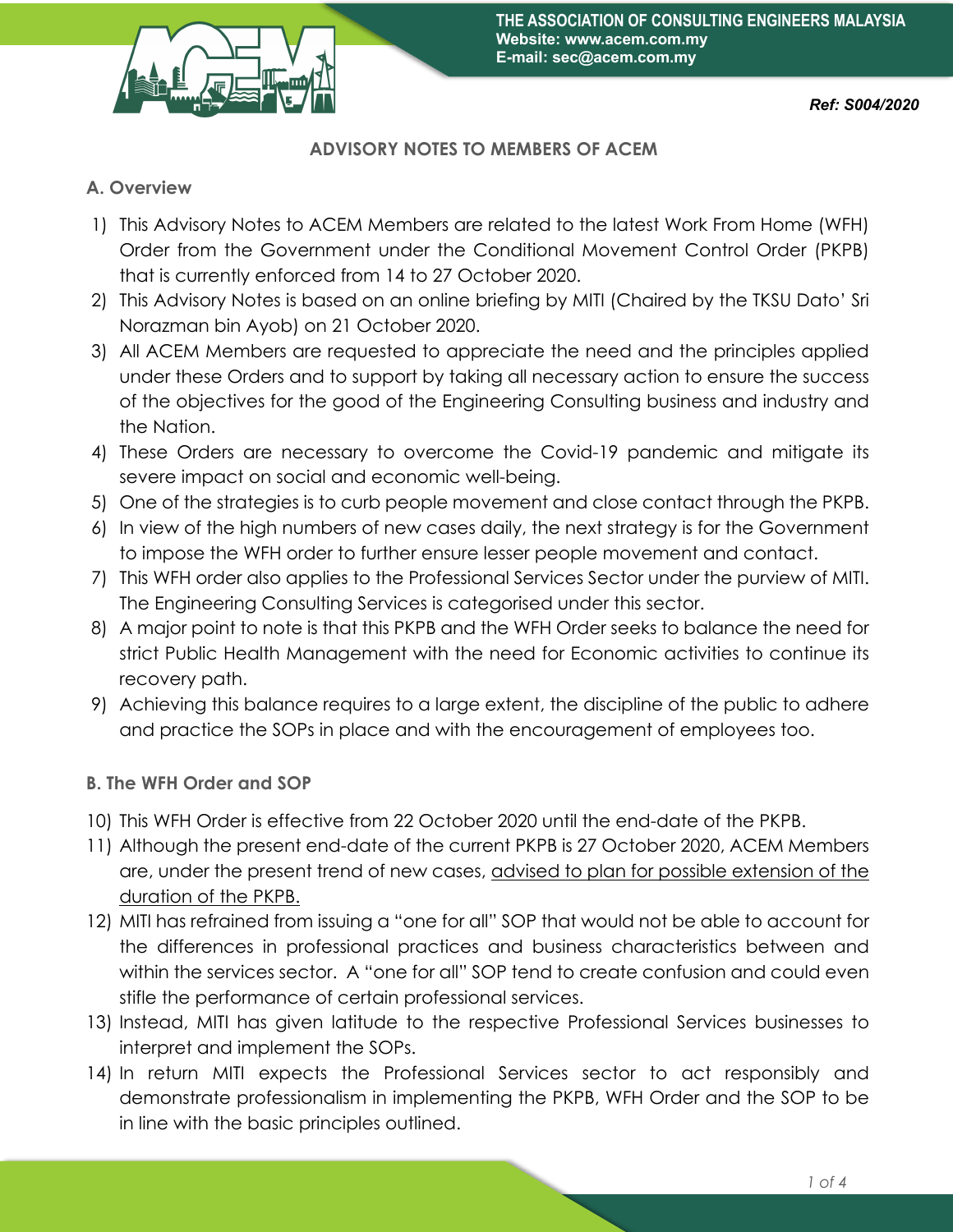

- 15) If, in the unfortunate case that this expectation is not fulfilled or successful, the Government (MITI) would have no option but to revert to a strict "one for all" SOP and even a total lockdown.
- 16) The WFH SOP issued by MITI applies to "*Kakitangan Pengurusan dan Penyeliaan (KPP)*" (Supervisory and Management Staff). This category of staff is deemed as not essential to be present in numbers and at all times during the production activities of the company.
- 17) The examples of duties of the KPP staff given are those involved in Accounts, Finance, Administration, Legal, Planning and ICT.
- 18) At the briefing MITI also gave examples of posts under this category. These includes CEOs and top management.
- 19) MITI strongly advised companies not to change the designations of staff just to circumvent the conditions imposed. Penalties may be imposed if found guilty of such actions.
- 20) Only 10% of the total KPP Staff are allowed to Work From Office at any one time whilst the remainder shall WFH.
- 21) The staff shall work for only 3 days in a week and from 10:00 am until 2:00 pm.
- 22) Each company may choose and fix (define) any 3 days of the week for the KPP staff to work. The staff may work on rotation on the defined days. No KPP staff shall be allowed to work on the remaining 4 days ( of 7 days in a week).
- 23) The reasoning behind this as explained by MITI is to facilitate enforcement. It is more convenient for enforcement officers to visit office premises before 10:00 am or after 2:00 pm to monitor if there are activities in the premises during those periods or the designated days.
- 24) Non-KPP staffs are those involved in "Production". This refers to the core business activities of a company. In manufacturing, these are those involved in the production of goods and materials in factory production lines. In construction, on-site construction works are considered as "Production". These activities shall continue in line with the Government policy related to economic recovery measures. The staffs involved are therefore allowed to work as per normal working hours practiced by the respective industry.
- 25) Maintenance staff are also considered as part of "Production". Theirs is to ensure uninterrupted operations. IT maintenance staffs are also categorised as part of "Production".
- 26) As to the need for Covid-19 swab tests on staff, MITI informed that this is not necessary at the moment. This condition is subject to any further instruction by KMM, if any.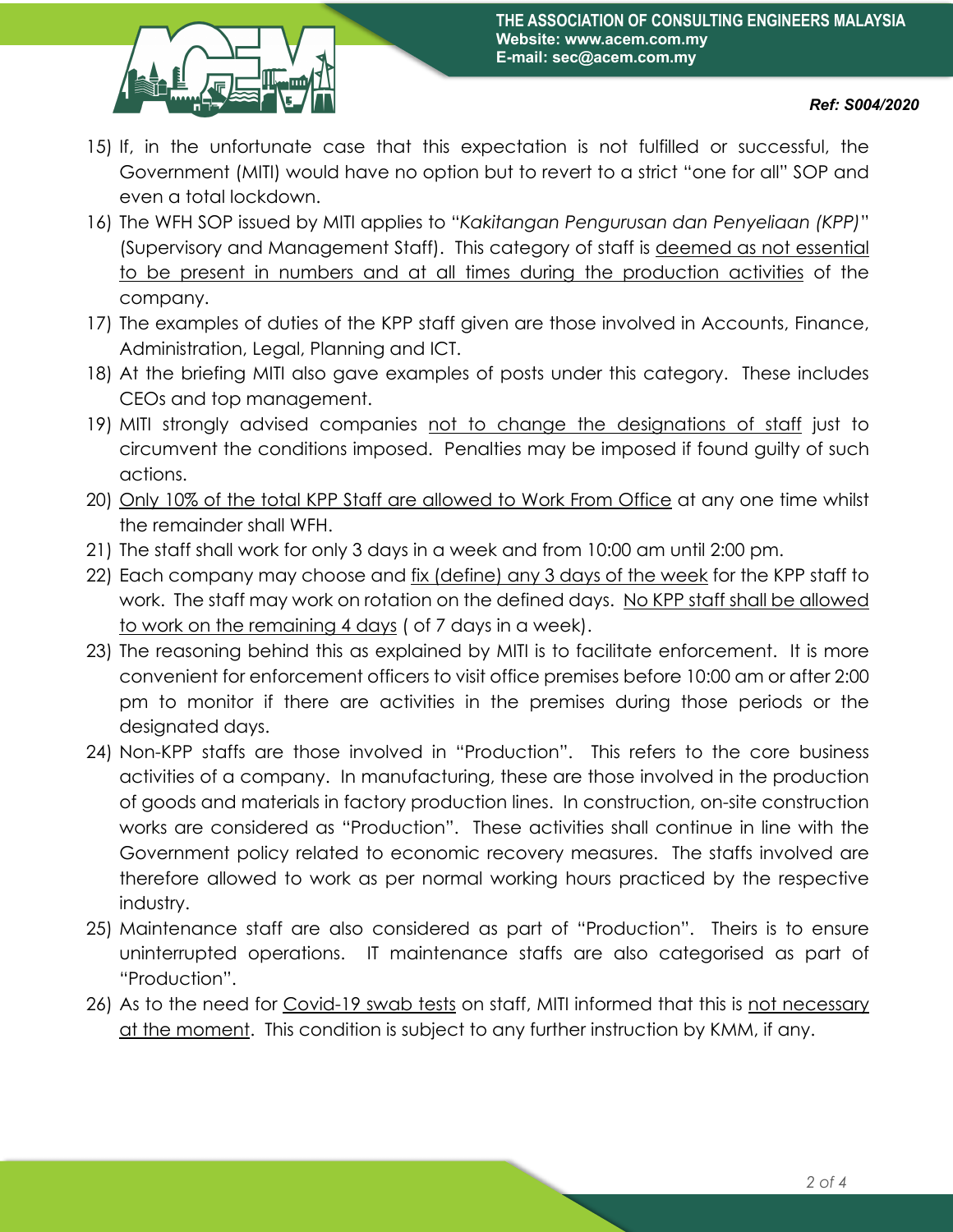

## **C. Appropriate Measures by ACEM Members**

- 27) The Engineering Consultancy Service sector has its own distinct characteristics that may differ distinctly in many aspects from the Manufacturing and other Professional Services sectors.
- 28) Thus, the measures to be taken by ACEM Members may differ in certain circumstances from other Professional Services and Sectors.
- 29) "Production" in the Engineering Consultancy Services are related to the Scope and Terms and Conditions of Service Contracts awarded by clients.
- 30) For this business, "Production" generally covers:
	- a. Construction Supervision (on-site "Production")
	- b. Engineering Planning (in office "Production"; for Studies and for Design Works)
	- c. Design Works (in office "Production")
	- d. Data Collection (on-site "Production"; e.g. Soil Investigation supervision, site condition assessment, engineering survey planning and monitoring, utility survey, electrical and mechanical on-site assessment, health, safety and environment checks).
	- e. Stakeholder Engagements (on-site "Production")
- 31) KPP staffs and non-KPP in-office Production staff are usually housed in the same premises. Thus there will not be any day of the week of "fully closed" office premise. Instead only the KPP Sections or Divisions within the premise shall be closed on the KPP staff WFH days designated by the respective company.
- 32) The CEO and Management Team of an Engineering Consultancy company comprises active practicing registered professional engineers. With more than 95% of the registered companies being SMEs, the CEOs and Management Teams dedicate up to 50% or more of their time in "Production" instead of just Management activities. These include taking on the roles of Project Directors, Project Managers and Experts as well as Specialists (e.g., Geotechnic, Structures, Hydrologist, Water Supply, Electrical and Mechanical Designs, Engineering Planning) in the respective Services Contracts with clients. Thus this category of staff are also designated as "in office Production" staff and collectively responsible for service delivery.
- 33) Drivers and Despatchers may be designated as "Production" staff under certain circumstances.
- 34) Not all in office "Production" staff are able to WFH especially in cases where the software needed for production activities are sited only in the office premise.
- 35) As SMEs, most of the companies are small-sized. For the 10% limit of KPP staff allowed to work from office on the designated days, for many companies, this translates to only 1 work from staff on those days.